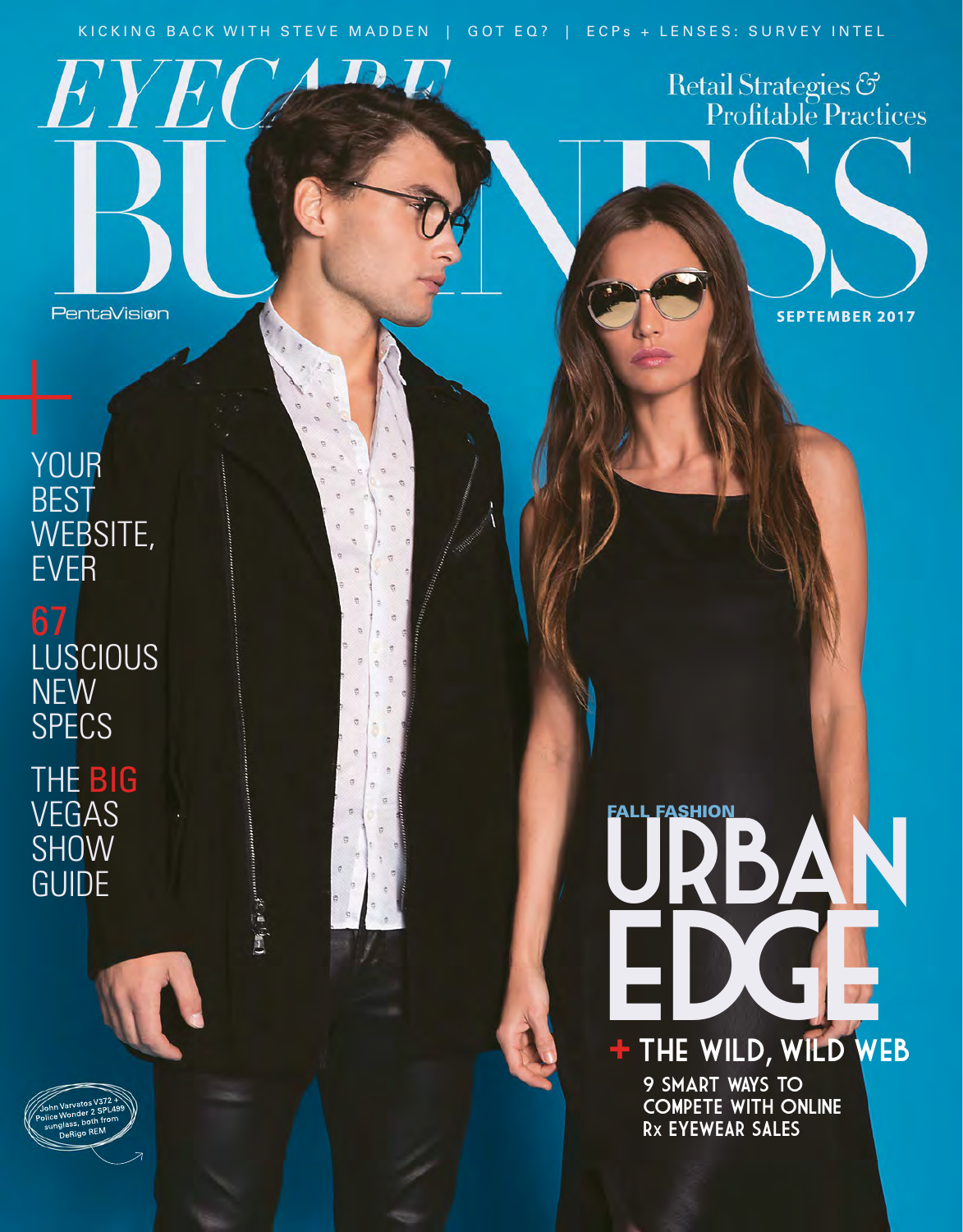# **Michael Suliteanu…** On Goals + Opportunities Ahead



**Michael Suliteanu** joined his family's business, then Wescan Optical, in 1990. He has learned the business from the ground up, starting off as a sales representative and moving to vice president, sales in 1998 and then on to president in 2009. He is also on the Board of Directors of The Vision Council.

### â**PLEASE TELL US A LITTLE ABOUT WHAT DEFINES WESTGROUPE.**

WestGroupe was founded by my father in 1961, and 56 years later, we are still a family business. The company has been a key player in the Canadian optical industry since the 1960s, and for the last 10 years, WestGroupe has been active on the international stage with our proprietary brands FYSH UK, KLiiK denmark, EVATIK, and Superflex.

Although the eyewear category, particularly in the U.S., is dominated by licensed eyewear

brands, we chose to focus our efforts on creating and marketing our own optical collections. By owning these brands, we are able to maintain the integrity of the brand DNA, control product design and quality levels, and assure our customers and our sales team that these brands will always be part of our portfolio.

## **WESTGROUPE HAS BEAUTIFULLY <b>DESIGNED, HIGH-QUALITY PRODUCTS AT A SMART PRICE FOR ECPs—WHAT IS YOUR PHILOSOPHY ON THIS NICHE?**

I think that today, this segment of the market is no longer a niche. While there are still many consumers who want fashion label eyewear, there is a significant consumer base that is looking for fun, interesting eyewear that speaks to their individual style.

In the past, these types of products were sold at more exclusive eyewear boutiques at high price points. WestGroupe developed KLiiK, FYSH, and EVATIK to bring this type of quality product to the ECP at a more affordable price point. This is a market segment that will continue to grow as consumers become more fashion savvy and view eyewear as a fashion accessory.

### **HOW DO YOU BELIEVE THAT ECPs CAN BEST COMPETE IN TODAY'S UNIQUELY COMPETITIVE LANDSCAPE?**

In today's crowded and competitive landscape, the independent ECP needs to be able to differentiate themselves from their competition, both brick and mortar as well as online. In today's tech-savvy world, information is just a click away, and the key to standing out is exceptional customer

*"In today's tech-savvy world, information is just a click away, and the key to standing out is exceptional customer service and a product assortment that is diverse, interesting, of good quality, and properly priced."*

service and a product assortment that is diverse, interesting, of good quality, and properly priced.

The ECP needs to be able to respond to how today's consumers shop for products: They want it all, including a large selection to choose from, the latest technology, online shopping availability—but, above all else, they want to be made to feel like they are important, and not just another in a long line of customers.

### â**WHAT'S ON TAP AT WESTGROUPE FOR THE FUTURE?**

WestGroupe has seen very healthy double-digit growth for the past 10 years, and we are currently in 40 countries around the globe. Our main focus is to continue to grow our footprint in the U.S. by increasing awareness of our company and our brands and by becoming strong strategic partners with our customers.

It is a challenging business environment for everyone, and we are committed to creating products and services that will help our customers grow.  $\infty$ 

*—Erinn Morgan*